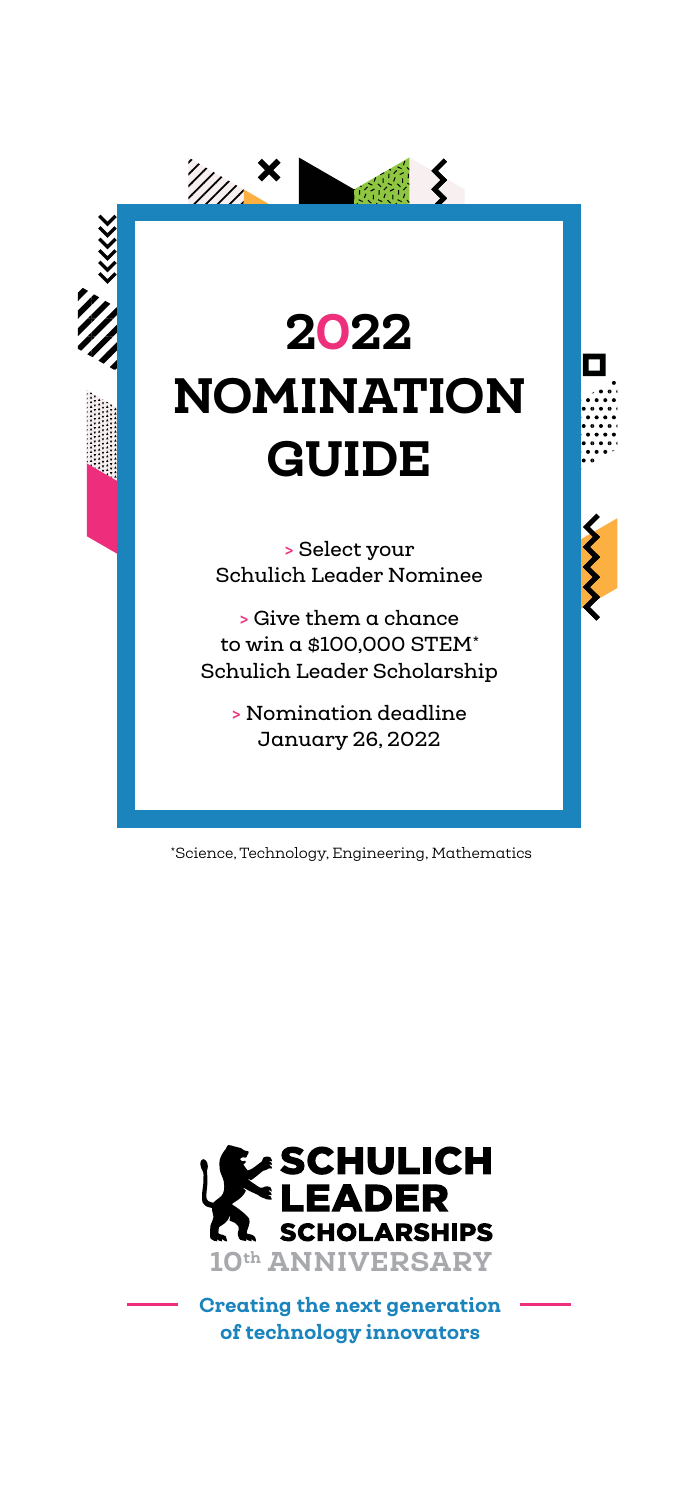### What are Schulich Leader Scholarships?



Schulich Leader Scholarships are prestigious entrance scholarships awarded to high school graduates enrolling in Science, Technology, Engineering or Mathematics (STEM) programs at our

20 Canadian partner universities (see reverse).

Recognizing the increasing importance and impact that STEM disciplines will have on the prosperity of future generations, businessman and philanthropist Seymour Schulich established this \$100+ million scholarship fund in 2012. This fund encourages our best and brightest students to be the next generation of entrepreneurial-minded, technology innovators.

### What do Schulich Leaders receive?



# **\$80,000 for science, technology or mathematics**

Up to 100 scholarships awarded annually. Number and distribution of scholarships confirmed on or before March 1, 2022. In 2021, 100 scholarships were awarded.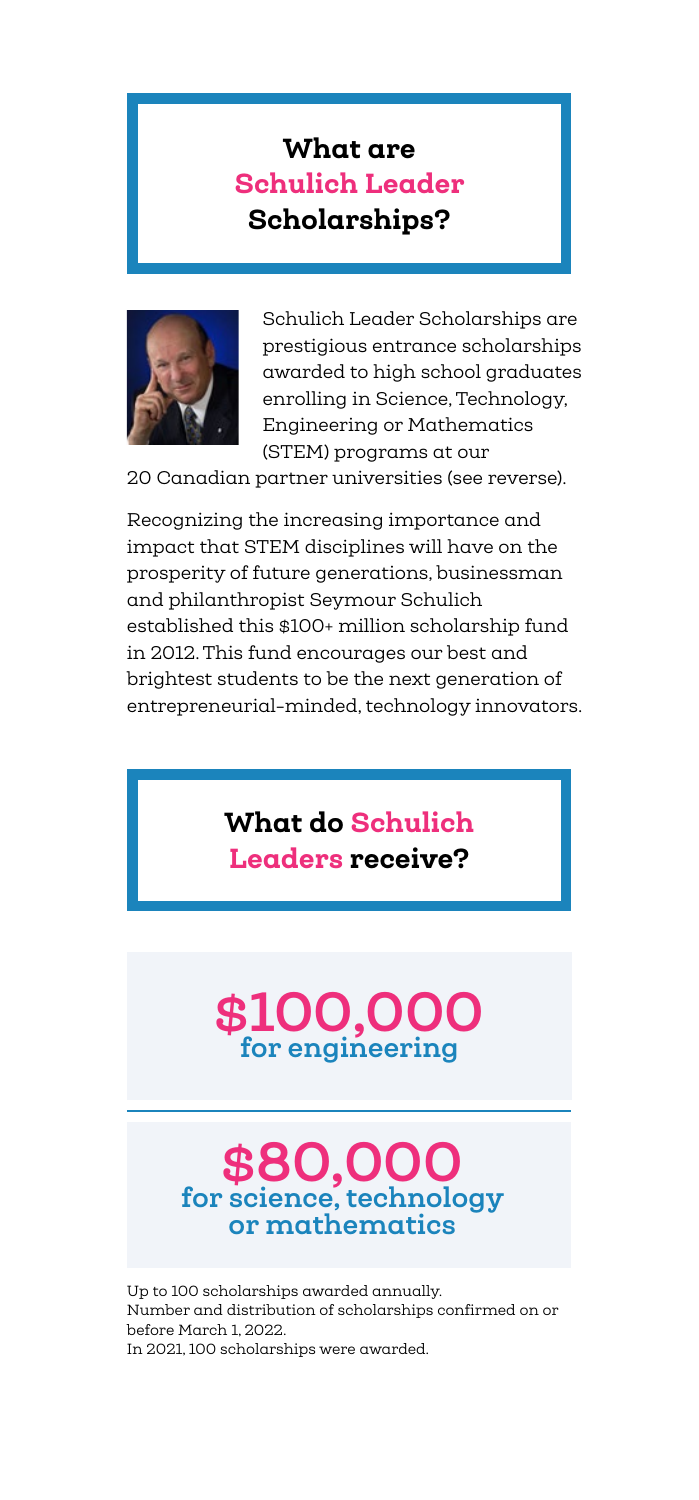### What is a Schulich Leader Nominee?

A Schulich Leader Nominee represents the top entrepreneurial-minded STEM student in your graduating class and in turn becomes eligible to win a \$100,000 or \$80,000 scholarship. This dynamic student demonstrates:

1 **Academic excellence, AND**

2 **Leadership, charisma and creativity.**

 **Strong consideration will be given to students with financial need.**



## What is a Schulich Leader?

A Schulich Leader is a Nominee who has been selected by one of our 20 partner universities to receive \$100,000 or \$80,000 to pursue an undergraduate degree in an eligible STEM program. In addition to this large financial award, they join an elite network and benefit from student enrichment opportunities throughout the year.

Only Schulich Leader Nominees are eligible to become Schulich Leaders.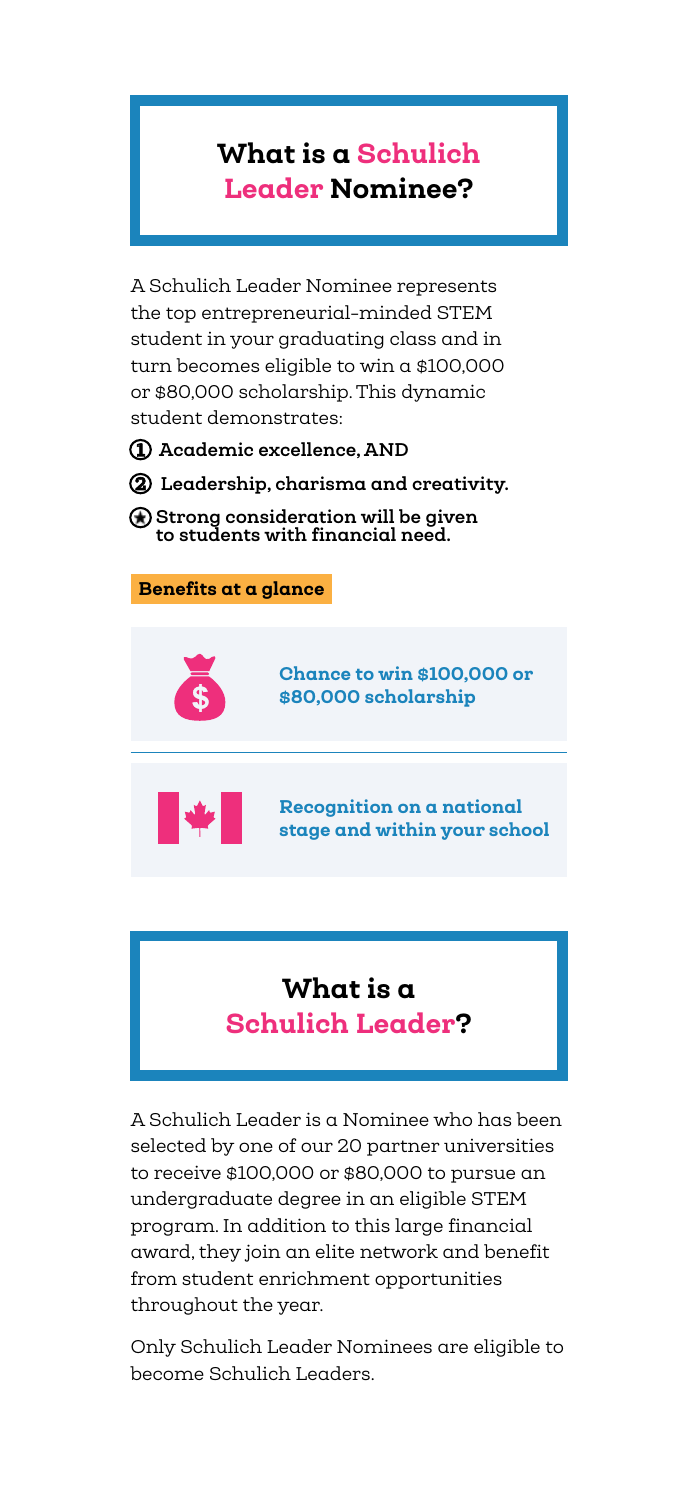### How does our school submit a Schulich Leader Nominee? **1. Submit your Nominee**

#### How it works

*(Limited to one student per high school; up to four per cégep)*



School appoints representative to submit Nominee and spearhead nomination process

School representative submits Nominee **(due January 26, 2022)**

School displays promotional materials to notify staff and students

Nominee submits scholarship application **(due February 16, 2022)**

Universities review applications and make offers **(March 1—June 15, 2022)**

#### Student eligibility criteria

- > Graduate high school or cégep in the 2021/2022 academic year
- > Be a Canadian citizen or permanent resident
- > Plan to enroll in an eligible STEM program at one of our partner universities (see reverse) (view eligible programs at schulichleaders.com/universities)
- > Meet the following criteria:
	- 1 Academic excellence, AND
	- 2 Leadership, charisma and creativity.
	- $\bigcirc$  Strong consideration will be given to students with financial need.
- > Be entrepreneurial-minded and intend to pursue a career in one or more of the following focus areas: (A) Technology;
	- (B) Engineering;
	- (C) Entrepreneurship and business enterprise; (D) Applied scientific research.

#### We are NOT considering students who:

- **>** Focus on activism (environmental/political/societal)
- **>** Intend to become a practicing physician and/or medical researcher (e.g. Doctor, Dentist, Nurse, Psychologist, Pharmacist, Optometrist, etc.)
- **>** Intend to become a Professor and conduct theoretical research

#### Get started

School representative submits nomination online. Email info@uja.schulichleaders.com if you are not on our electronic mailing list and we will send you the link. Nomination deadline is **January 26, 2022**.

Nomination form requires:

- > Name and contact information for your school
- > Name and contact information for your Nominee

All nominations are verified by the Schulich Leader Scholarships office. Once a nomination is verified, the student is emailed a link to the scholarship application.

#### **2. Nominee submits scholarship application**

Scholarship application deadline is **February 16, 2022**.

Application includes:

- > Contact information for two Referees who will upload reference letters in support of the nomination
	- > Note: Once the Nominee submits the completed scholarship application, each Referee will receive an email to an online reference request form. **All letters of reference and scholarship applications must be completed and received by the February 16, 2022 deadline.**
- > The universities they wish to attend
- > Their top three achievements (academic or other) - 50 words maximum per achievement
- > Essay demonstrating why they should win - 600 words maximum
- > Optional essay to outline extenuating circumstances - 250 words maximum
- > Short answer to identify where they see themselves in 10 years - 50 words maximum
- > Copy of up-to-date transcript, credit counsel summary or detailed academic report
- > Headshot profile image for publicity

### **3. Scholarship recipients selected**

Universities select Schulich Leader scholarship recipients using their own rubric. All winners are confirmed by **June 15, 2022**.